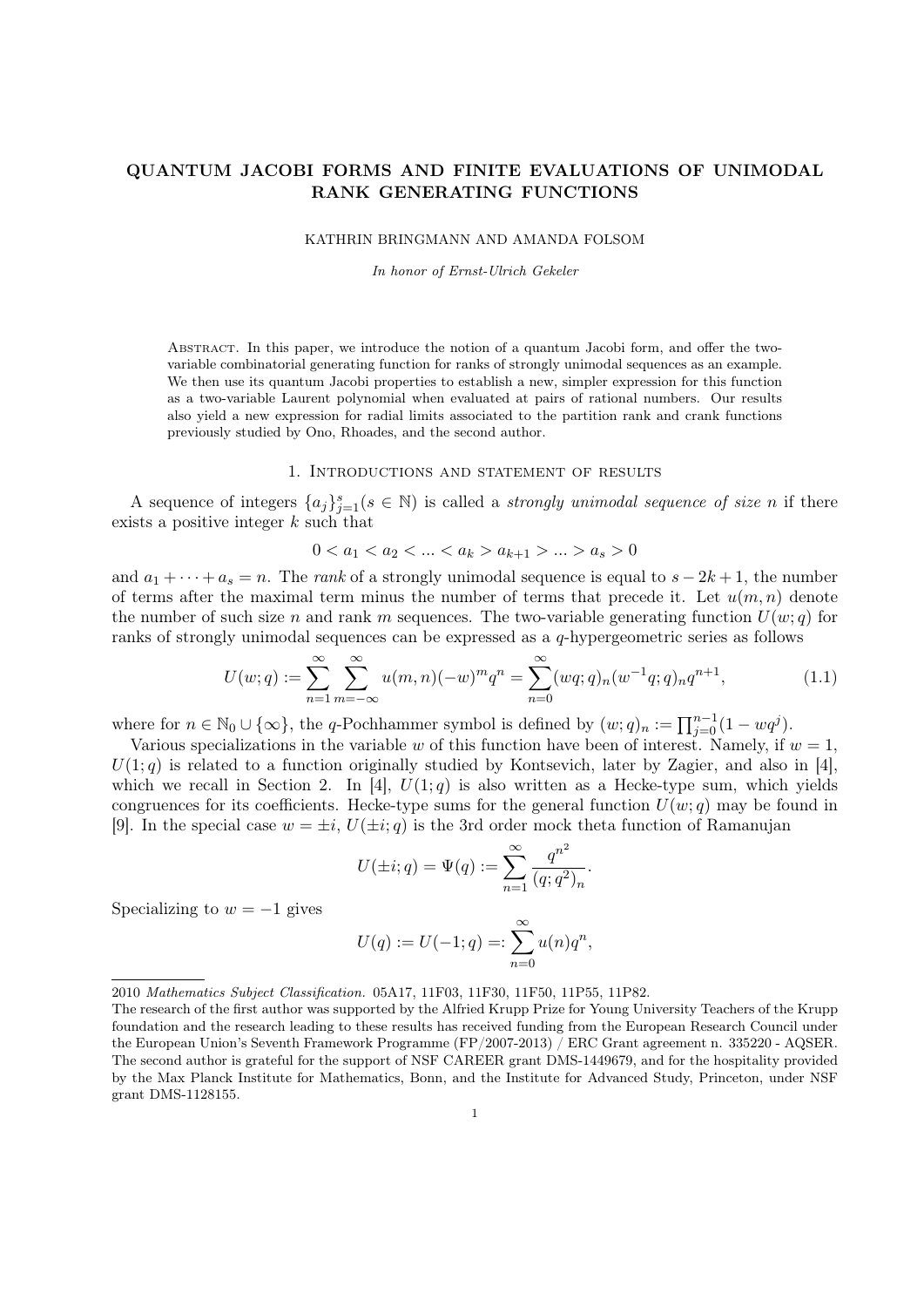the generating function for  $u(n)$ , the number of strongly unimodal sequences of n. Rhoades [11] showed that  $U(q)$  is a mixed mock modular form (i.e., a linear combination of modular and mock modular forms) and studied the asymptotic behavior of  $u(n)$ , as  $n \to \infty$ . In general,  $U(w; q)$ also nicely fits into a modular framework. To give the precise statement, let  $a \in \mathbb{Z}$  and  $b \in \mathbb{N}$ with  $gcd(a, b) = 1$ , and set  $\zeta_N := e^{2\pi i/N}$ . Fix  $w = \zeta_b^a$  to be a root of unity, and consider the function  $\phi_{a/b}(x) := U(\zeta_b^a; e^{2\pi ix})$ . It is now known [4, 5] that the functions  $\phi_{a/b}$  are essentially (up to multiplication by  $q$ -powers) quantum modular forms. Quantum modular forms (see Section 2.2), recently defined by Zagier, are complex valued functions whose domains are subsets of Q, and which satisfy modular transformation properties there, up to the addition of an error term which extends to a suitably analytic or continuous function in R.

As a two-variable function on  $\mathbb{C} \times \mathbb{H}$ , the function

$$
Y^+(z;\tau) := -2i\sin(\pi z)q^{-\frac{1}{24}}\mathcal{U}(z;\tau),
$$

where  $\mathcal{U}(w_1; w_2) := U(e(w_1); e(w_2))$ , and  $e(\alpha) := e^{2\pi i \alpha}$ , satisfies mock Jacobi transformation properties (see [1, Proposition 3.2], and Theorem 2.1 below). We warn the reader that sometimes the symbol  $Y^+$  is also used to denote the (Jacobi) raising operator. In this paper, we adopt the notation from [1] in defining the function  $Y^+$  above. Given the quantum modularity of the one-variable specializations  $\phi_{a/b}$ , it is a natural question to investigate the Jacobi transformation properties of the two-variable function  $Y^+$  on a subset of  $\mathbb{Q}^2$ . It is also natural to seek explicit evaluations of the function  $Y^+$ . In this paper, we address both of these questions. To describe our results, we consider the following subset  $\mathcal{Q}_2$  of  $\mathbb{Q}^2$ 

$$
Q_2 := \left\{ \left( \frac{a}{b}, \frac{h}{k} \right) \in \mathbb{Q}^2 : b, k \in \mathbb{N}, \ \gcd(a, b) = \gcd(h, k) = 1, b \mid k \right\}.
$$

We also define the "error of modularity"

$$
H(z;\tau) := \frac{i}{2} \frac{\vartheta(z;\tau)}{\eta(\tau)} h(2z;\tau) - g(z;\tau),\tag{1.2}
$$

where  $\eta$  and  $\vartheta$  are the modular and Jacobi forms, respectively, defined in (2.1), and the Mordell integrals h and g are given in  $(2.2)$ . Our first result establishes the mock Jacobi and transformation properties of the two-variable combinatorial generating function  $Y^+$ .

Theorem 1.1. The following transformation properties hold.

(i) For  $(z, \tau) \in (\mathbb{C} \times \mathbb{H}) \cup \mathcal{Q}_2$ , we have that

$$
Y^{+}(z;\tau) - e^{\frac{\pi i}{12}} Y^{+}(z;\tau+1) = 0,
$$
\n(1.3)

$$
Y^{+}(z;\tau) + ie^{\frac{3\pi iz^{2}}{\tau}}(-i\tau)^{-\frac{1}{2}}Y^{+}\left(\frac{z}{\tau};-\frac{1}{\tau}\right) = -H(z;\tau),
$$
\n(1.4)

$$
Y^{+}(z;\tau) + Y^{+}(z+1;\tau) = 0,
$$
\n(1.5)

$$
Y^{+}(z;\tau) + e^{-6\pi i z - 3\pi i \tau} Y^{+}(z+\tau;\tau)
$$

$$
=e^{-5\pi i z - \frac{25\pi i \tau}{12}} \left(1 - e^{4\pi i z + 2\pi i \tau}\right) - \frac{i\vartheta(z;\tau)}{\eta(\tau)} \left(e^{-2\pi i z - \frac{\pi i \tau}{4}} - e^{-6\pi i z - \frac{9\pi i \tau}{4}}\right). \tag{1.6}
$$

(ii) In particular, for  $(z, \tau) \in \mathcal{Q}_2$ , we have that

$$
Y^{+}(z;\tau) + ie^{\frac{3\pi iz^{2}}{\tau}}(-i\tau)^{-\frac{1}{2}}Y^{+}\left(\frac{z}{\tau};-\frac{1}{\tau}\right) = g(z;\tau),
$$
\n(1.7)

$$
Y^{+}(z;\tau) + e^{-6\pi i z - 3\pi i \tau} Y^{+}(z+\tau;\tau) = e^{-5\pi i z - \frac{25\pi i \tau}{12}} \left(1 - e^{4\pi i z + 2\pi i \tau}\right). \tag{1.8}
$$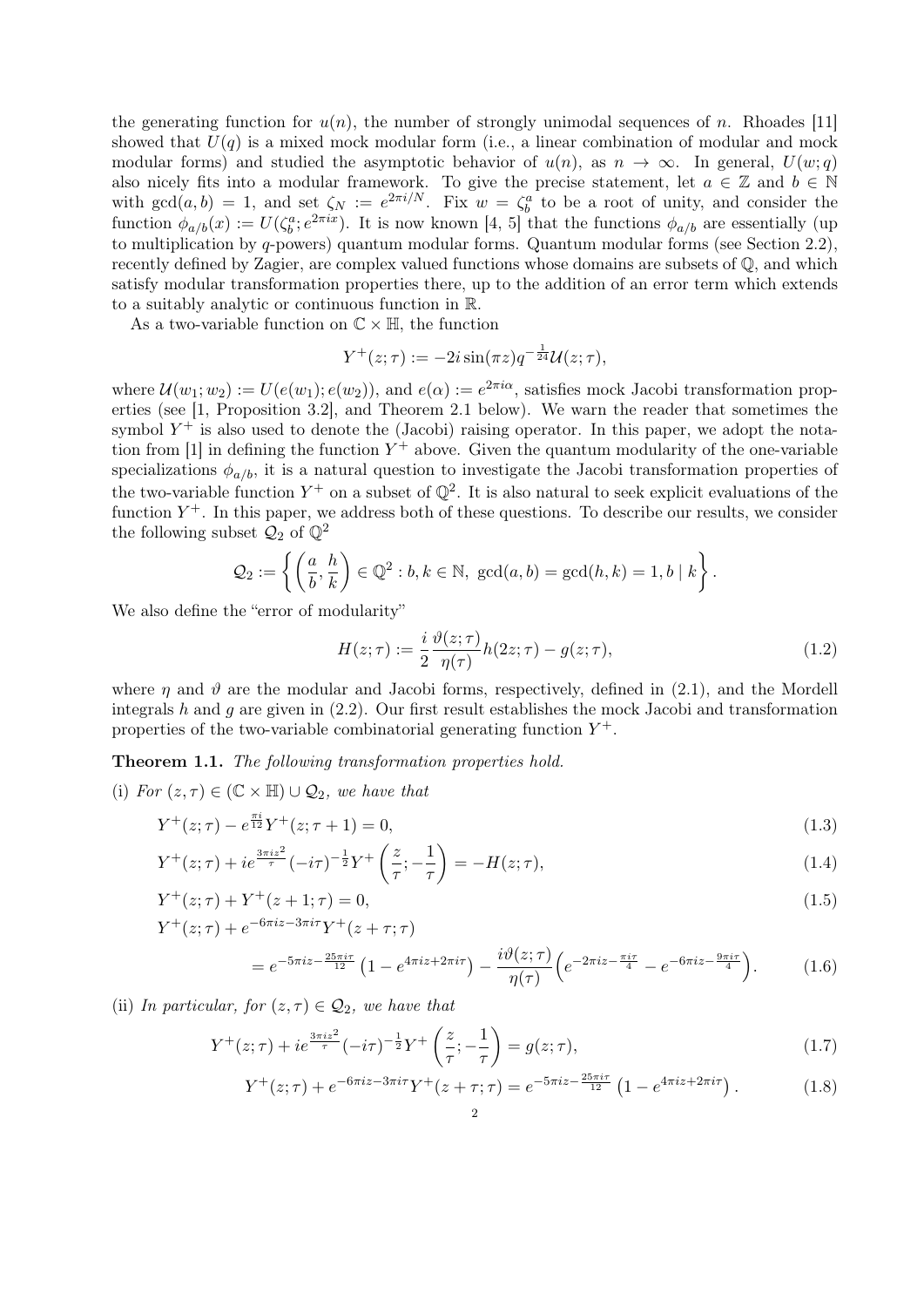The function g on the right-hand side of (1.7) extends to a  $C^{\infty}$  function on  $(\mathbb{R} \setminus (\pm 1/6 + \mathbb{Z})) \times \mathbb{R}^{\times}$ , and the function on the right-hand-side of (1.8) extends to a  $C^{\infty}$  function on  $\mathbb{R}^2$ .

Remarks.

(i) Theorem 1.1 shows that the function  $Y^+$  is a quantum Jacobi form of weight  $1/2$  and index  $-3/2$ , a notion made more precise in Section 3.1. A direct calculation yields that  $\mathcal{Q}_2$  is invariant under the action of the Jacobi group, so it is a natural "quantum Jacobi set."

(ii) The transformation in (1.4) was established previously by Rhoades and the authors [6] (see Section 2.1). For completeness, we have re-stated this result in Theorem 1.1.

It is not difficult to see, using its definition, that  $Y^+$  can be evaluated as a finite q-hypergeometric sum at  $(z, \tau) \in \mathcal{Q}_2$  by truncating the infinite q-hypergeometric series in (1.1). Our next result provides a new, simpler expression for the strongly unimodal sequence rank generating functions  $Y^+$  as a two-variable Laurent polynomial, when evaluated at pairs of rationals in  $\mathcal{Q}_2$ . As we see below, the proof of Theorem 1.2 relies upon the quantum-Jacobi transformation properties on  $\mathcal{Q}_2$ established in Theorem 1.1 (ii).

**Theorem 1.2.** Let  $\tau = h/k$  and  $z = a/b$  be such that  $(z, \tau) \in \mathcal{Q}_2$ . Then we have that

$$
Y^+(z;\tau) = -\frac{1}{2}\zeta_{2b}^{-5a}\zeta_{24k}^{-25h}\sum_{j=0}^{k-1}(-1)^{j+1}\zeta_{2k}^{-5hj}\left(1-\zeta_b^{2a}\zeta_k^{h(2j+1)}\right)\zeta_b^{-3ja}\zeta_{2k}^{-3j^2h}.
$$

As a corollary to Theorem 1.2, we obtain a new expression for radial limits involving the mock Jacobi partition rank function  $R(w; q)$  and the (meromorphic) Jacobi partition crank function  $C(w; q)$  (see Section 3.2 for their definitions), as originally studied by Ono, Rhoades, and the second author [6]. Namely if  $w = \zeta_b^a$ , as q tends to another suitable root of unity  $\zeta_k^h$  radially from within the unit disk, we have that

$$
\lim_{q \to \zeta_b^h} \left( R\left(\zeta_b^a; q\right) - \zeta_b^{-a^2 h' k} C\left(\zeta_b^a; q\right) \right) = -\left(1 - \zeta_b^a\right) \left(1 - \zeta_b^{-a}\right) U\left(\zeta_b^a; \zeta_k^h\right). \tag{1.9}
$$

Here, h' is defined by  $hh' \equiv -1 \pmod{k}$ . This result of [6] in (1.9) generalizes and refines a more specific claim which pertains to the special case  $\zeta_b^a = -1$ , originally due to Ramanujan, and later proved by Watson [12]. From (1.9) and Theorem 1.2, we immediately obtain the following new evaluation of the radial limits (1.9).

Corollary 1.3. Let  $1 \le a < b$ ,  $1 \le h < k$  with  $gcd(a, b) = gcd(h, k) = 1$ ,  $b|k$  and  $h' \in \mathbb{Z}$  with  $hh' \equiv -1 \pmod{k}$ . Then, as  $q \to \zeta_k^h$  radially within the unit disc, we have that

$$
\lim_{q \to \zeta_k^h} \left( R(\zeta_b^a; q) - \zeta_b^{-a^2 h' k} C(\zeta_b^a; q) \right)
$$
\n
$$
= \frac{1}{2} \left( 1 - \zeta_b^{-a} \right) \zeta_b^{-2a} \zeta_k^{-h} \sum_{j=0}^{k-1} (-1)^{j+1} \zeta_{2k}^{-5hj} \left( 1 - \zeta_b^{2a} \zeta_k^{h(2j+1)} \right) \zeta_b^{-3ja} \zeta_{2k}^{-3j^2h}.
$$

Alternative evaluations for  $U(w; q)$  (and hence  $Y^+(z; \tau)$ ) were also found in [5] for pairs of roots of unity  $(w, q) = (\zeta_b^a, \zeta_k^b)$  with  $b|k$ , and also in [7] in the special case  $(w, q) = (-1, \zeta_k^h)$  with k even. In the latter special case  $(w = -1)$ , an alternative proof of results from [6, 7] may also be found in [16]. The methods of proof given in [5, 7, 16] are different than those used here to establish Theorem 1.2. Moreover, the evaluations obtained in  $[5, 7]$  are *q*-hypergeometric in nature, again different from our polynomial evaluations.

The remainder of the paper is organized as follows: in Section 2 we review various properties of  $U(w; q)$ , in Section 3 we recall properties of partition ranks and cranks and prove Theorem 1.1, and in Section 4 we establish Theorem 1.2.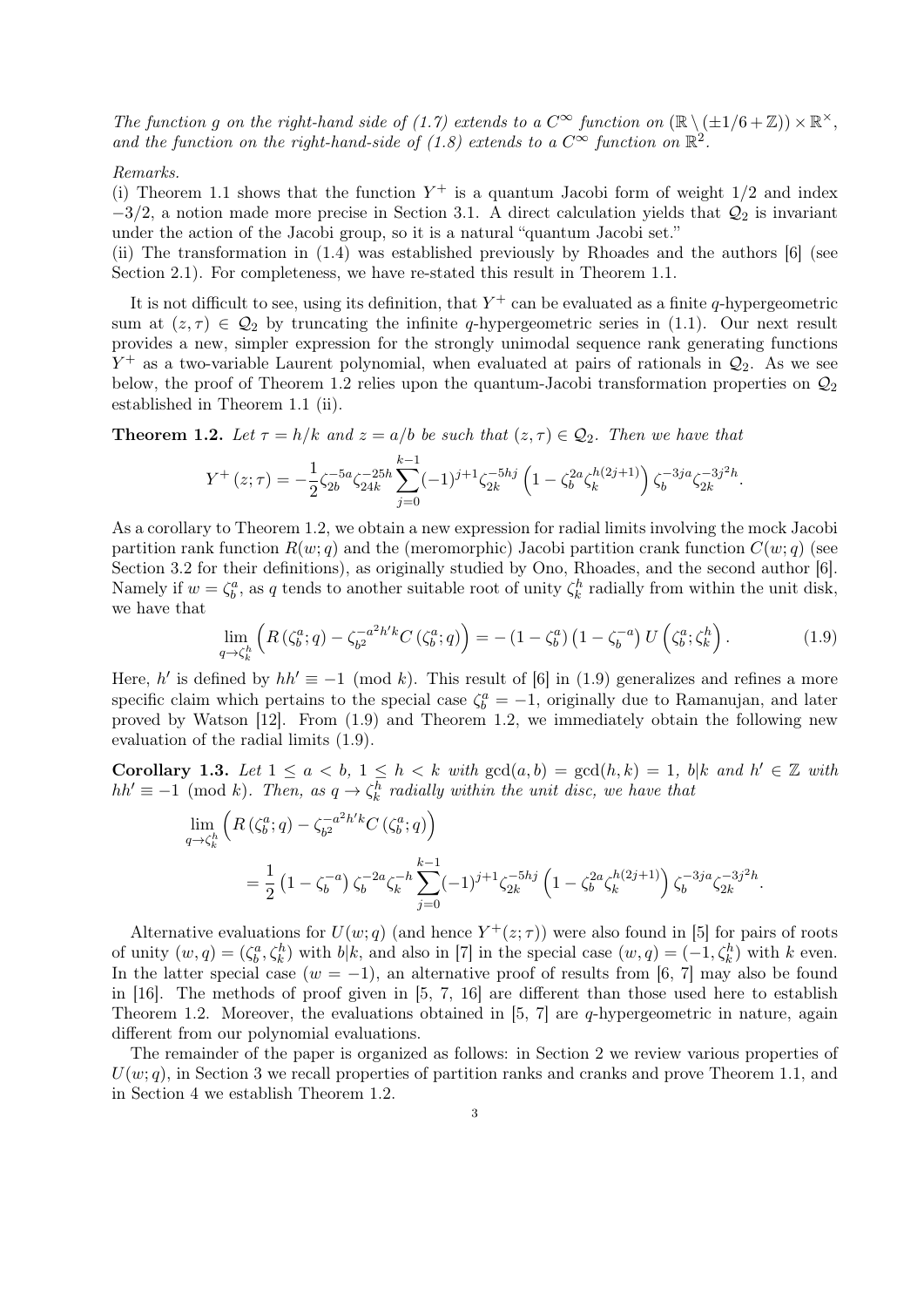#### **ACKNOWLEDGEMENTS**

The authors thank Larry Rolen for fruitful conversations on related topics. Moreover they thank the anonymous referee for helpful comments.

#### 2. Properties of the unimodal rank generating function

2.1. Modular transformations. In this section, we recall the modular Jacobi transformation properties of the normalized unimodal rank generating function  $Y^+$  on  $\mathbb{C} \times \mathbb{H}$ . To describe this, we require the function  $H$  from  $(1.2)$ , which is defined in terms of the modular and Jacobi forms (with  $q := e^{2\pi i \tau}$ 

$$
\eta(\tau) := q^{\frac{1}{24}} \prod_{n=1}^{\infty} (1 - q^n), \qquad \qquad \vartheta(z; \tau) := \sum_{n \in \frac{1}{2} + \mathbb{Z}} e^{2\pi i n \left(z + \frac{1}{2}\right)} q^{\frac{n^2}{2}}, \qquad (2.1)
$$

and the Mordell integrals

$$
h(z;\tau) := \int_{\mathbb{R}} \frac{e^{\pi i \tau t^2 - 2\pi z t}}{\cosh(\pi t)} dt, \qquad g(z;\tau) := \frac{i}{\sqrt{3}} \int_{\mathbb{R}} e^{\frac{\pi i \tau t^2}{3} - 2\pi z t} \frac{\sinh\left(\frac{2\pi t}{3}\right)}{\cosh(\pi t)} dt. \tag{2.2}
$$

Note that  $\eta$  is a weight 1/2 modular form (with multiplier) on  $SL_2(\mathbb{Z})$  wheras  $\vartheta$  is a weight 1/2, index  $1/2$  Jacobi form. In particular,  $\vartheta$  satisfies the following elliptic transformation law (where we have let  $w := e^{2\pi i z}$ , which we make use of below:

$$
\vartheta(z+\tau;\tau) = -q^{-\frac{1}{2}}w^{-1}\vartheta(z;\tau).
$$
\n(2.3)

In terms of the function  $H$  in  $(1.2)$ , we have the following Jacobi modular transformation properties; the transformation in  $(2.4)$  follows easily using the definition of  $Y^+$ , and the transformation in  $(2.5)$ was established in [1, Proposition 3.2].

**Theorem 2.1.** For  $(z, \tau) \in \mathbb{C} \times \mathbb{H}$ , we have that

$$
Y^{+}(z;\tau) - e^{\frac{\pi i}{12}} Y^{+}(z;\tau+1) = 0,
$$
\n(2.4)

$$
Y^{+}(z;\tau) + ie^{\frac{3\pi iz^{2}}{\tau}}(-i\tau)^{-\frac{1}{2}}Y^{+}\left(\frac{z}{\tau};-\frac{1}{\tau}\right) = -H(z;\tau).
$$
 (2.5)

2.2. Quantum transformations. Quantum modular forms were originally introduced by Zagier [15] as follows.

**Definition.** A weight  $k \in \frac{1}{2}$  $\frac{1}{2}\mathbb{Z}$  quantum modular form is a complex-valued function f on  $\mathbb{Q}$ , such that for all  $\gamma = \begin{pmatrix} a & b \\ c & d \end{pmatrix} \in SL_2(\mathbb{Z})$ , the functions  $h_\gamma : \mathbb{Q} \setminus \gamma^{-1}(i\infty) \to \mathbb{C}$  defined by

$$
h_{\gamma}(x) := f(x) - \varepsilon(\gamma)(cx + d)^{-k} f\left(\frac{ax + b}{cx + d}\right)
$$
\n(2.6)

satisfy a "suitable" property of continuity or analyticity in (a subset of) R.

Remark. We have modified Zagier's original definition in [15] to allow multipliers  $\varepsilon(\gamma)$  in (2.6), i.e., suitable complex numbers such as those appearing in the theory of half-integral weight modular forms if  $k \in \frac{1}{2}$  $\frac{1}{2}\mathbb{Z}\setminus\mathbb{Z}$ . We may also allow quantum modular forms to transform on subgroups of  $SL_2(\mathbb{Z})$ , and on appropriate subsets of  $\mathbb{Q}$ .

A particular quantum modular form is given by a special value of the unimodal rank generating function. Namely, Bryson, Ono, Pitman, and Rhodes [4] studied

$$
U(1;q) = \sum_{n=1}^{\infty} \sum_{m=-\infty}^{\infty} (-1)^m u(m,n) q^n = \sum_{n=1}^{\infty} (u_e(n) - u_o(n)) q^n,
$$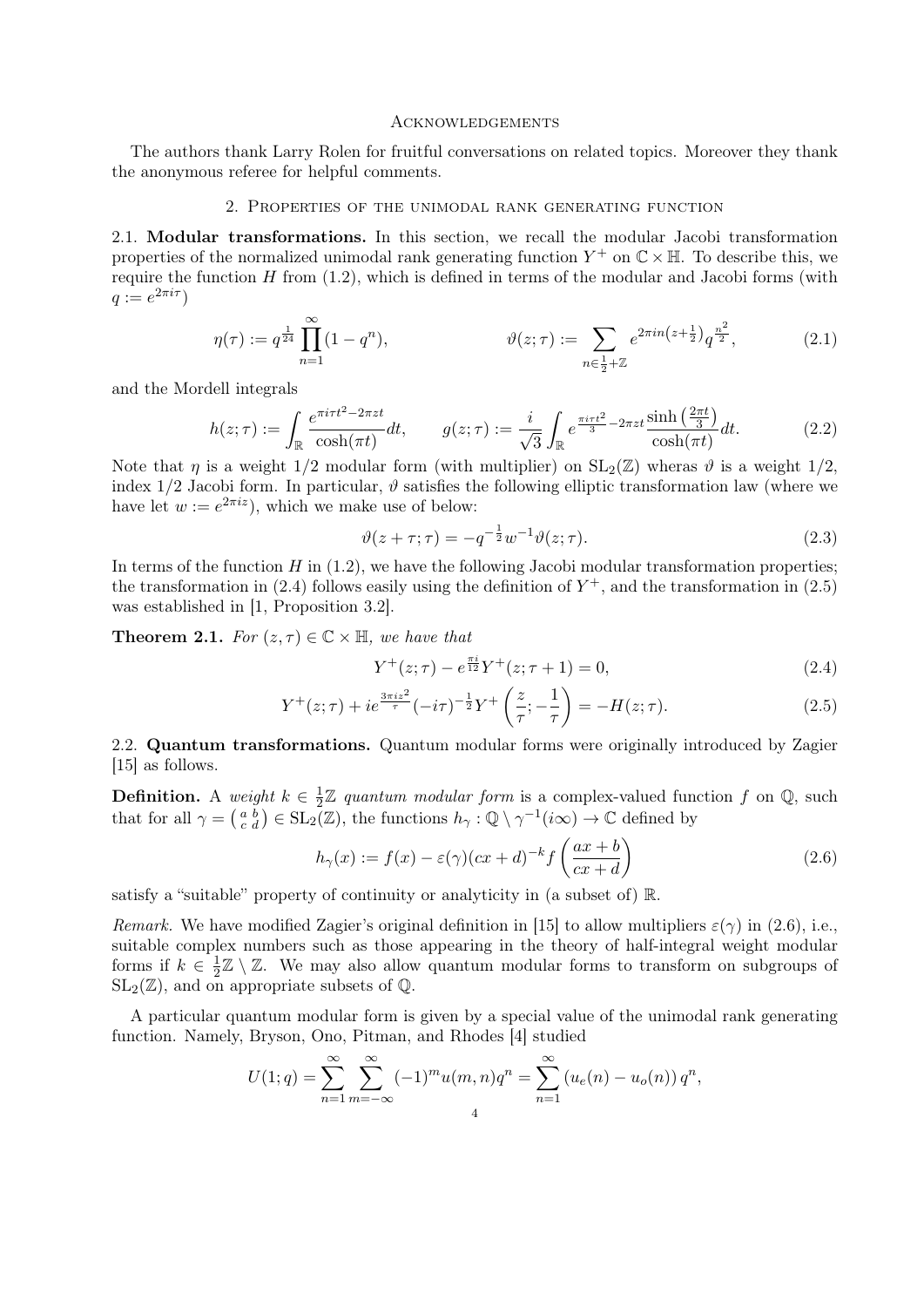where  $u_e(n)$  (resp.  $u_o(n)$ ) denotes the number of unimodal sequences of size n with even (resp. odd) rank. They showed that for every root of unity  $\zeta$ ,

$$
U(1; \zeta) = F\left(\zeta^{-1}\right),\tag{2.7}
$$

where Kontsevich's "strange" function is defined by

$$
F(q) := \sum_{n=0}^{\infty} (q;q)_n.
$$

Prior to this, Zagier [13] proved that  $F$  satisfies the "identity"

$$
F(q) = -\frac{1}{2} \sum_{n=1}^{\infty} n \left(\frac{12}{n}\right) q^{\frac{n^2-1}{24}},\tag{2.8}
$$

where  $(\frac{1}{\cdot})$ · is the Kronecker symbol. Neither side of (2.8) makes sense simultaneously. Indeed, the right-hand side of  $(2.8)$  converges in the unit disk  $|q| < 1$ , but nowhere on the unit circle. The identity (2.8) means that at roots of unity  $\zeta$ ,  $F(\zeta)$  (which is a finite sum) agrees with the limit as q approaches  $\zeta$  radially within the unit disk of the function on the right-hand side of (2.8). Moreover, Zagier proved that for  $x \in \mathbb{Q}^{\times}$ 

$$
\phi(x) + (-ix)^{-\frac{3}{2}}\phi\left(-\frac{1}{x}\right) = \frac{\sqrt{3i}}{2\pi} \int_0^{i\infty} \frac{\eta(\rho)}{(\rho+x)^{\frac{3}{2}}} d\rho,\tag{2.9}
$$

where  $\phi(x) := e^{-\frac{\pi i x}{12}} F(e^{-2\pi i x})$ . Note that the constant  $\sqrt{3i}/2\pi$  in (2.9) is obtained explicitly in [4]. There, the authors also gave a new proof of  $(2.9)$ , using the fact that  $U(1; q)$  is a (weak) mixed mock modular form for  $|q|$  < 1.

By [8, 9], equation (2.7) can also be interpreted in terms of quantum topology. In particular, based on the colored Jones polynomial for certain torus knots at roots of unity, the authors in [8, 9] introduced infinite families of quantum modular forms, including  $F(q)$  and  $U(1; q)$ . In [5], the authors also generalized this picture to roots of unity other than  $w = 1$ . That is, they defined a generalization  $F(w; q)$  of Kontsevich's function, with the property that  $F(1; q) = F(q)$ , and showed that  $U(\zeta_b^a;\zeta) = F(\zeta_b^a;\zeta^{-1})$ , where  $\zeta_b^a$  is any admissible root of unity (depending on  $\zeta$ ), generalizing (2.7). The authors also produced quantum modular forms of weight  $1/2$  from  $F(w; q)$ , extending  $(2.9).$ 

## 3. Proof of theorem 1.1 and quantum Jacobi forms

3.1. Quantum Jacobi forms. We start by introducing the notion of quantum Jacobi forms. **Definition.** A weight  $k \in \frac{1}{2}$  $\frac{1}{2}\mathbb{Z}$  and index  $m \in \frac{1}{2}$  $\frac{1}{2}\mathbb{Z}$  quantum Jacobi form is a complex valued function

on  $\mathbb{Q} \times \mathbb{Q}$  such that for all  $\gamma = \begin{pmatrix} a & b \\ c & d \end{pmatrix} \in SL_2(\mathbb{Z})$  and  $(\lambda, \mu) \in \mathbb{Z}^2$  the functions

$$
h_{\gamma}(z;\tau) := \phi(z;\tau) - \varepsilon_1(\gamma) (c\tau + d)^{-k} e^{-\frac{2\pi imcz^2}{c\tau + d}} \phi\left(\frac{z}{c\tau + d}; \frac{a\tau + b}{c\tau + d}\right),
$$
  

$$
g_{(\lambda,\mu)}(z;\tau) := \phi(z;\tau) - \varepsilon_2((\lambda,\mu)) e^{2\pi im(\lambda^2 \tau + 2\lambda z)} \phi(z + \lambda \tau + \mu; \tau)
$$

satisfy a "suitable" property of continuity or analyticity in (a subset of)  $\mathbb{R}^2$ .

Remark. The  $\varepsilon_1, \varepsilon_2$  are appropriate complex numbers, such as those appearing in the theory of halfintegral weight modular (Jacobi) forms. We may also allow quantum Jacobi forms to transform on subgroups of  $SL_2(\mathbb{Z})$ , and on appropriate subsets of  $\mathbb{Q} \times \mathbb{Q}$ , which are in particular required to be closed under the action of the Jacobi group.

This definition is analogous to the definition of a quantum modular form in [15], just as the definition of a (holomorphic) Jacobi form is analogous to the definition of a (holomorphic) modular form.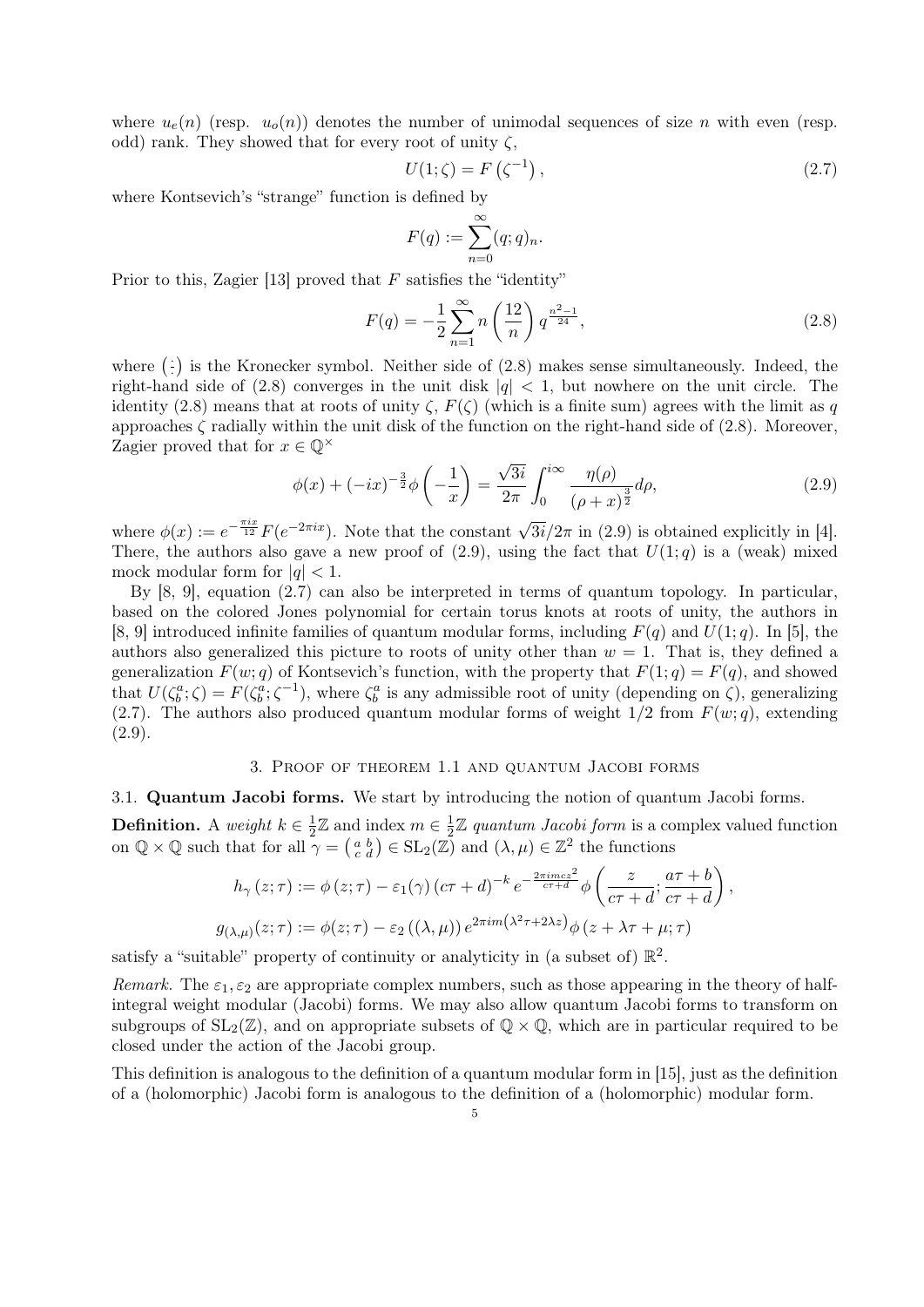3.2. Partition ranks and cranks. In this section, we review the definitions of and basic properties of partition ranks and cranks. Both appear in (1.9) and Corollary 1.3, and ranks are used in our proof of Theorem 1.1 in Section 3.3.

The rank of an integer partition is defined to be its largest part minus the number of its parts. Partition cranks are given in terms of  $o(\lambda)$ , the number of ones in a partition  $\lambda$ , and  $\mu(\lambda)$ , the number of parts strictly larger than  $o(\lambda)$ . That is, the *crank* of a partition  $\lambda$  is

$$
\text{crank}(\lambda) := \begin{cases} \text{largest part of } \lambda & \text{if } o(\lambda) = 0, \\ \mu(\lambda) - o(\lambda) & \text{if } o(\lambda) > 0. \end{cases}
$$

Let  $N(m, n) := p(n \mid \text{rank } m)$ , and  $M(m, n) := p(n \mid \text{crank } m)$ , where  $p(n) := \#\{\text{partitions of } n\}$ . The well-known two-variable generating functions for partition ranks and cranks are

$$
R(w;q) := \sum_{\substack{m \in \mathbb{Z} \\ n \ge 0}} N(m,n)w^m q^n = \sum_{n=0}^{\infty} \frac{q^{n^2}}{(wq;q)_n(w^{-1}q;q)_n},
$$
  

$$
C(w;q) := \sum_{\substack{m \in \mathbb{Z} \\ n \ge 0}} M(m,n)w^m q^n = \prod_{n=1}^{\infty} \frac{1-q^n}{(1-wq^n)(1-w^{-1}q^n)},
$$

the first of which is a mock Jacobi form [2, 10, 14], and the second of which is a meromorphic Jacobi form, using (3.1) below.

3.3. Proof of Theorem 1.1. In this section, we prove Theorem 1.1. We first point out that the transformation given in  $(1.5)$  follows easily from the definition of the function  $Y^+$ . Moreover, the Jacobi modular transformations (1.3) and (1.4) are given in Theorem 2.1. Thus, we are left to establish  $(1.6)$ ,  $(1.7)$ , and  $(1.8)$ , and the analytic properties claimed in Theorem 1.1.

For ease of notation, in this section we let  $w := e(z)$  and recall  $q = e(\tau)$ . From (1.4), the transformation in (1.7) follows, noting that by the Jacobi triple product identity

$$
\frac{\vartheta(z;\tau)}{\eta(\tau)} = -iq^{\frac{1}{12}}w^{-\frac{1}{2}}\prod_{n=1}^{\infty} \left(1 - wq^{n-1}\right)\left(1 - w^{-1}q^n\right),\tag{3.1}
$$

so that if  $(z, \tau) \in \mathcal{Q}_2$ , then the second summand on the right-hand side of (1.4) vanishes.

To prove the elliptic transformations given in  $(1.6)$  and  $(1.8)$ , we first decompose U similarly as in the proof of [1, Lemma 3.1]. This gives that

$$
Y^{+}(z;\tau) = w^{\frac{1}{2}}q^{-\frac{1}{24}}R^{*}(w;q) + \frac{\vartheta(z;\tau)}{\eta(\tau)}\mu(z,-z;\tau), \quad \text{where}
$$
\n
$$
R^{*}(w;q) := \frac{R(w;q)}{1-w}, \quad \mu(z_{1},z_{2};\tau) := \frac{e^{\pi iz_{1}}}{\vartheta(z_{2};\tau)}\sum_{n\in\mathbb{Z}}\frac{(-1)^{n}e^{2\pi inz_{1}}q^{\frac{n(n+1)}{2}}}{1-e^{2\pi iz_{2}}q^{n}}.
$$
\n(3.2)

By  $[3, (3.1)]$ , we obtain

$$
w^{\frac{1}{2}}q^{-\frac{1}{24}}R^*(w;q) = iw^{-1}q^{-\frac{1}{6}}\mu(3z,-\tau;3\tau) - iwq^{-\frac{1}{6}}\mu(3z,\tau;3\tau) - i\frac{\eta^3(3\tau)}{\eta(\tau)\vartheta(3z;3\tau)}.
$$
(3.3)

We point out that due to work of Zwegers [17], the  $\mu$ -function is essentially a mock Jacobi form, upon suitable choices of parameters. In particular, we have the following elliptic transformation law from [17, Proposition 1.3 (2)]:

$$
\mu(z_1, z_2; \tau) + e^{-2\pi i (z_1 - z_2) - \pi i \tau} \mu(z_1 + \tau, z_2; \tau) = -ie^{-\pi i (z_1 - z_2) - \frac{\pi i \tau}{4}}.
$$
\n(3.4)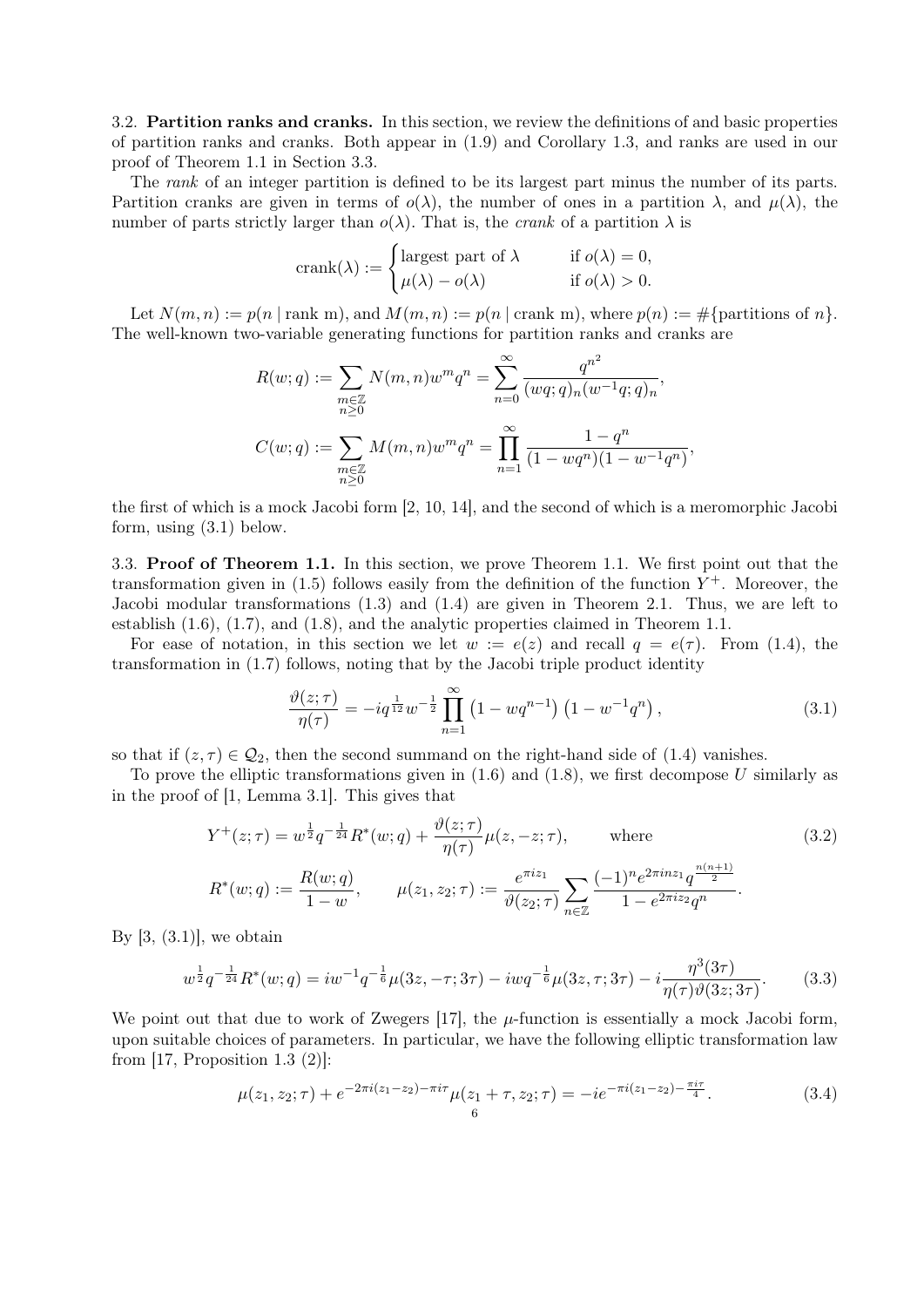Thus

$$
iw^{-1}q^{-\frac{7}{6}}\mu(3z+3\tau, -\tau; 3\tau) = -iw^2q^{\frac{4}{3}}\left(\mu(3z, -\tau; 3\tau) + iw^{-\frac{3}{2}}q^{-\frac{7}{8}}\right).
$$

Similarly

$$
-iwq^{\frac{5}{6}}\mu(3z+3\tau,\tau;3\tau) = iw^4q^{\frac{4}{3}}\left(\mu(3z,\tau;3\tau) + iw^{-\frac{3}{2}}q^{\frac{1}{8}}\right).
$$

Thus (using  $(2.3)$  for the final term in  $(3.3)$ ), we obtain

$$
w^{\frac{1}{2}}q^{-\frac{1}{24}}R^*(w;q) + w^{-3}q^{-\frac{3}{2}}(wq)^{\frac{1}{2}}q^{-\frac{1}{24}}R^*(wq;q) = w^{-\frac{5}{2}}q^{-\frac{25}{24}} - w^{-\frac{1}{2}}q^{-\frac{1}{24}}.
$$

We next turn to the second summand in (3.2), using that  $\mu(z_1 + \tau, z_2 + \tau; \tau) = \mu(z_1, z_2; \tau)$  [17, Proposition 1.4 (4)], again  $(2.3)$ , and twice  $(3.4)$ , we obtain

$$
\vartheta(z+\tau;\tau)\mu(z+\tau,-z-\tau;\tau) = -w^3 q^{\frac{3}{2}} \vartheta(z;\tau) \left( \mu(z,-z;\tau) + iw^{-1} q^{-\frac{1}{8}} - iw^{-3} q^{-\frac{9}{8}} \right).
$$

Combining gives  $(1.6)$ . The transformation  $(1.8)$  follows by again using  $(3.1)$ .

 $\lambda$ 

It remains to show that the functions on the right-hand-sides of (1.7) and (1.8) are  $C^{\infty}$  on  $(\mathbb{R} \setminus (\pm 1/6 + \mathbb{Z})) \times \mathbb{R}^{\times}$  and  $\mathbb{R}^{2}$ , respectively. The result pertaining to (1.8) is clear. To show the claim for g from  $(1.7)$ , we re-write g as

$$
g(z;\tau) = \frac{1}{2i\sqrt{3}}\sum_{\pm} \pm h\left(z \pm \frac{1}{3}; \frac{\tau}{3}\right),\,
$$

which was established in the proof of [1, Proposition 3.2]. We next restrict the domain in the variable z by using that for  $r \in \mathbb{Z}$ , we have that

$$
h(z) + (-1)^{r+1}h(z+r) = \frac{2}{\sqrt{-i\tau}} \sum_{j=0}^{|r|-1} (-1)^j e^{\frac{\pi i}{\tau} (z + \text{sgn}(r)(j + \frac{1}{2}))^2}, \tag{3.5}
$$

which is not hard to see by induction, using [17, Proposition 1.2 (1)] for  $r = 1$ . Note that the right-hand side of (3.5) is analytic in  $\mathbb{R} \times \mathbb{R}^{\times}$ . Because we exclude  $\pm 1/6 + \mathbb{Z}$  in the statement of the theorem, and the function  $z \mapsto h(z; \tau)$  is even, it suffices to study it in  $[0, 1/2) \times \mathbb{R}^{\times}$ . For this, we apply [17, Theorem 1.16 (2)] with  $a = 0$  and  $b = -z$ , to re-write

$$
-h(z;\tau) = \int_0^{i\infty} \frac{g_{\frac{1}{2},-z+\frac{1}{2}}(\rho)}{\sqrt{-i(\rho+\tau)}} d\rho, \quad \text{where} \quad g_{\alpha,\beta}(\tau) := \sum_{n\in\alpha+\mathbb{Z}} n e^{\pi i n^2 \tau + 2\pi i n \beta}.
$$
 (3.6)

We make the change of variables  $\rho = it$  and then split the integral in (3.6) into a sum of two integrals, one over the interval  $(0, 1)$  and one over  $(1, \infty)$ . In the first interval, we make the change of variables  $t \mapsto 1/t$  and use the modular inversion property from [17, Proposition 1.15 (5)]

$$
g_{\frac{1}{2},-z+\frac{1}{2}}\left(-\frac{1}{\tau}\right) = ie^{\pi i\left(-z+\frac{1}{2}\right)}(-i\tau)^{\frac{3}{2}}g_{-z+\frac{1}{2},-\frac{1}{2}}(\tau),
$$

which yields

$$
ih(z;\tau) = \frac{ie^{\pi i \left(-z+\frac{1}{2}\right)}}{\sqrt{-i\tau}} \int_1^{\infty} \frac{g_{-z+\frac{1}{2},-\frac{1}{2}}(it)}{\sqrt{t+\frac{i}{\tau}}} dt + \int_1^{\infty} \frac{g_{\frac{1}{2},-z+\frac{1}{2}}(it)}{\sqrt{t-i\tau}} dt.
$$

Since we exclude  $\tau = 0$ , we thus have to show that

$$
F(z,\tau) := \int_{1}^{\infty} \frac{g_{z_1,z_2}(it)}{\sqrt{t - i\tau}} dt
$$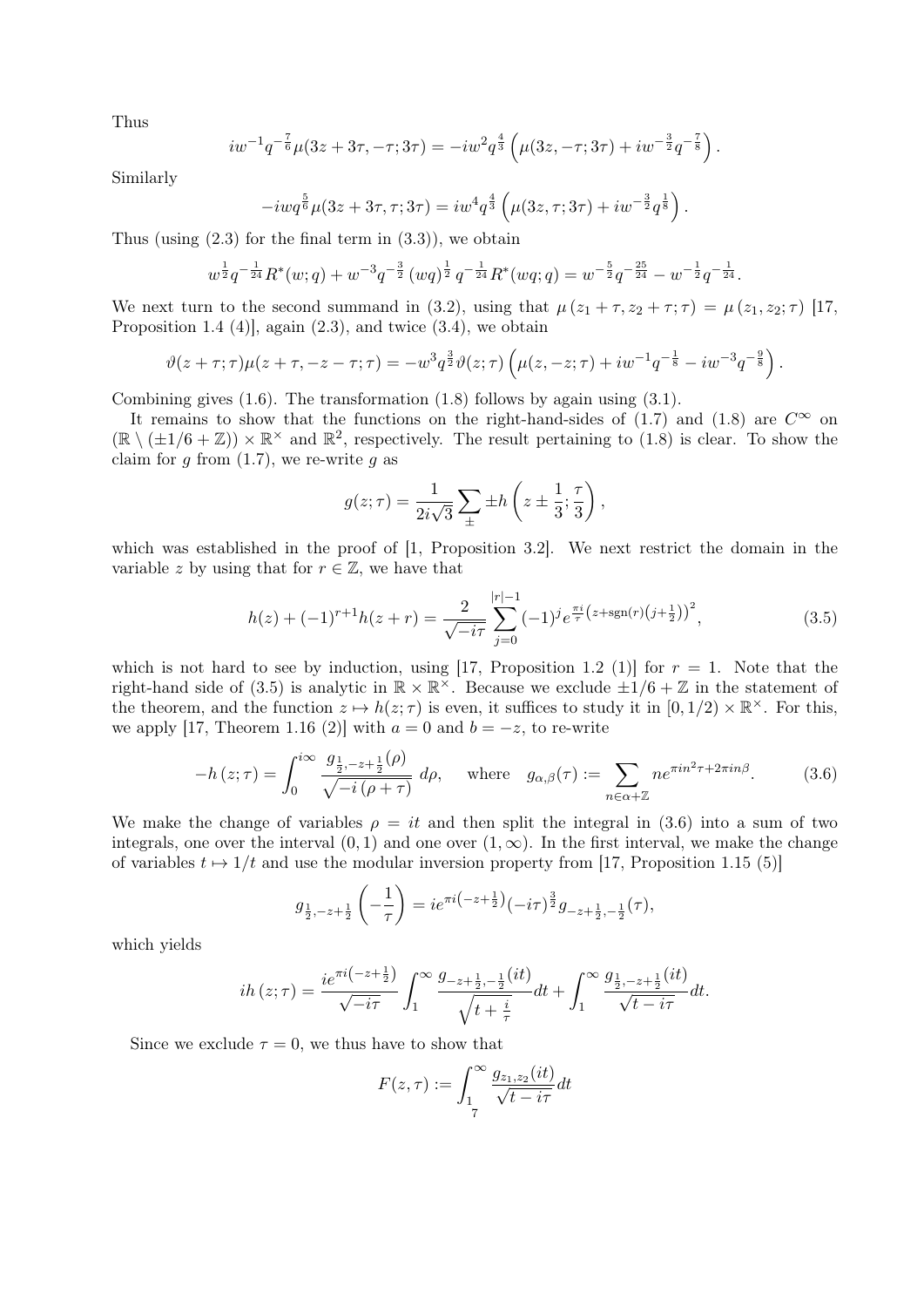with  $(z_1, z_2) \in \{(1/2, -z + 1/2), (-z + 1/2, -1/2)\}\$ is  $C^{\infty}$  in  $[0, 1/2] \times \mathbb{R}^{\times}$ . For this, we establish the following bounds  $(\ell \in \mathbb{N}, v := \text{Im}(\tau))$  using that the  $n = 0$  terms are the dominant terms

$$
|g_{z_1,z_2}(\tau)| \ll |z_1|e^{-\pi z_1^2 v},
$$
  
\n
$$
\frac{\partial}{\partial z^{\ell}}g_{\frac{1}{2},-z+\frac{1}{2}}(\tau) = (-2\pi i)^{\ell} \sum_{n \in \mathbb{Z}} \left(n + \frac{1}{2}\right)^{\ell+1} e^{\pi i (n + \frac{1}{2})^2 \tau + 2\pi i (n + \frac{1}{2})(-z+\frac{1}{2})} \ll e^{-\pi (n + \frac{1}{2})^2 v},
$$
  
\n
$$
\frac{\partial}{\partial z^{\ell}}g_{-z+\frac{1}{2},-\frac{1}{2}}(\tau) = \sum_{j=0}^{\ell+1} P_j(\tau) \sum_{n \in \mathbb{Z}} \left(n - z + \frac{1}{2}\right)^j e^{\pi i (n - z+\frac{1}{2})^2 \tau - \pi i (n - z+\frac{1}{2})} \ll_z |\tau|^{\ell} e^{-\pi (z-\frac{1}{2})^2 v},
$$

where the  $P_j$  are polynomials of degree at most  $\ell$ . This easily yields uniform bounds in  $\tau$  and z, and we may apply the Leibnitz rule for indefinite integrals to prove the claim.

### 4. Proof of Theorem 1.2

We are now ready to prove Theorem 1.2. As in Section 3, we let  $w = e(z)$  and  $q = e(\tau)$ .

*Proof of Theorem 1.2.* Suppose a function  $f(z;\tau)$  transforms in the elliptic variable as

$$
f(z+\tau;\tau) = -w^3 q^{\frac{3}{2}} f(z;\tau) + w^3 q^{\frac{3}{2}} r(z;\tau)
$$
\n(4.1)

for some function  $r(z; \tau)$ . By induction on  $m \in \mathbb{N}_0$ , it is not difficult to show that for all  $m \in \mathbb{N}_0$ 

$$
f(z + m\tau; \tau) = (-1)^m w^{3m} q^{\frac{3}{2}m^2} f(z; \tau) + \mathcal{G}_{m,r}(z; \tau), \qquad \text{where}
$$
  

$$
\mathcal{G}_{m,r}(z; \tau) := (-1)^{m+1} \sum_{j=0}^{m-1} (-1)^j r(z + j\tau; \tau) w^{3(m-j)} q^{\frac{3}{2}(m^2 - j^2)}.
$$
 (4.2)

By (1.8), the function  $Y^+(z;\tau)$  transforms for  $(z,\tau) \in (a/b, h/k) \in \mathcal{Q}_2$  as in (4.1) with

$$
r(z;\tau) := w^{-\frac{5}{2}}q^{-\frac{25}{24}}\left(1 - w^2q\right).
$$

Thus, from (4.2) with  $m = k$ , we have

$$
\left[Y^{+}\left(z+h;\tau\right)\right]_{(z,\tau)=\left(\frac{a}{b},\frac{h}{k}\right)}=\left[(-1)^{k}w^{3k}q^{\frac{3}{2}k^{2}}Y^{+}(z;\tau)+\mathcal{G}_{k,r}(z;\tau)\right]_{(z,\tau)=\left(\frac{a}{b},\frac{h}{k}\right)}.
$$

On the other hand, using (1.5), we have for any  $h \in \mathbb{Z}$ 

$$
Y^{+}(z+h;\tau) = (-1)^{h}Y^{+}(z;\tau).
$$

We obtain

$$
\left[ \left( (-1)^h - (-1)^k w^{3k} q^{\frac{3}{2}k^2} \right) Y^+(z; \tau) \right]_{(z,\tau) = \left( \frac{a}{b}, \frac{h}{k} \right)} = \left[ \mathcal{G}_{k,\tau}(z; \tau) \right]_{(z,\tau) = \left( \frac{a}{b}, \frac{h}{k} \right)} . \tag{4.3}
$$

The factor in front of  $Y^+$  in (4.3) evaluates as  $2(-1)^h$ , using the fact that if h is even, then k must be odd. This proves the theorem.

#### **REFERENCES**

- [1] K. Bringmann, A. Folsom, R. Rhoades, Unimodal sequences and "strange" functions: a family of quantum modular forms, Pacific J. Math. 274 (2015), 1-25.
- [2] K. Bringmann, K. Ono, Dyson's ranks and Maass forms, Ann. of Math. 171 (2010), 419-449.
- [3] K. Bringmann, S. Zwegers, Rank-Crank type PDE's and non-holomorphic Jacobi forms, Math. Research Letters 17 (2010), 589-600.
- [4] J. Bryson, K. Ono, S. Pitman, R. Rhoades, Unimodal sequences and quantum and mock modular forms, Proc. Natl. Acad. Sci. USA 109 (2012), 16063-16067.
- [5] A. Folsom, C. Ki, Y. Truong Vu, B. Yang, Strange combinatorial quantum modular forms, submitted.